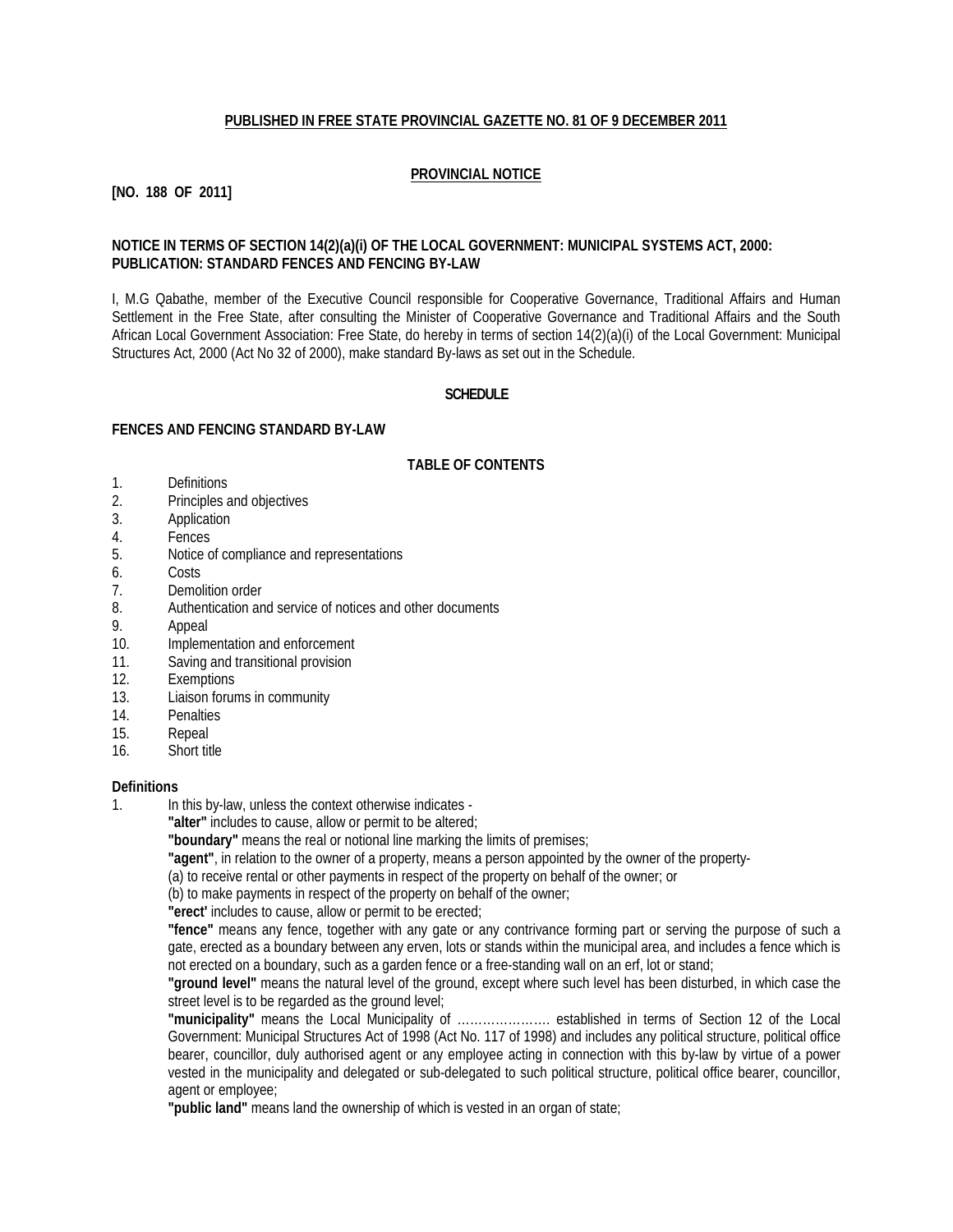**"repair"** has the meaning assigned to it in the Fencing Act, 1963 (Act No. 31 of

1963);

**"SANS Codes"** means the South African National Standard Codes issued in terms of the Standards Act, 1993 (Act No. 29 of 1993).

**Principles and objectives**

2. The objective of this bylaw is to regulate fencing.

# **Application**

3. Subject to the provisions of the Fencing Act, 1963 (Act No. 31 of 1963), the provisions in this by-law relating to an electrical fence, barbed wire and razor wire do not apply to land zoned for agricultural purposes, except where such electrical fence, barbed wire or razor wire is erected on the boundary between the land and public land.

## **Fences**

- 4. (1) No person may, without the consent of the municipality, on a boundary of premises
	- (a) erect a fence which is more than 2 metres in height from ground level;
	- (b) alter or make an addition to an existing fence which is more than 2 metres in height from ground level;
	- (c) erect or may have on a boundary, an electrified fence, electrified railing or other electrified barrier, unless it is erected on top of a wall which may not be less than 2 metres high and built of brick, cement, concrete or similar material; and
	- (d) erect a barbed-wire fence, railing, or other barrier with spikes or other sharp or pointed protrusions unless it is erected on top of a wall of not less than 2 metres in height
	- (2) A person who wishes to obtain the consent of the municipality must submit an application form determined by the municipality, and the municipality may refuse or grant consent.
	- (3) Should the municipality refuse permission, it must, on request, supply the applicant in writing with the reasons for the refusal.
	- (4) Should the municipality grant consent, it may impose conditions, requirements or specifications according to each individual case, and subject to the provisions of SANS Code No. 1372 relating to Prefabricated Concrete Components for Fences, and the consent must be entered in Item C of the form referred to in subsection (2), and a person who has obtained consent, must at the request of an authorised official, immediately produce the consent.
	- (5) A person who has obtained consent in terms of subsection (4) must ensure that the fence is maintained in a good condition.
	- (6) No person may:-
		- (a) without the prior written consent of the municipality demolish, interfere with or damage a fence for which consent has been granted in terms of subsection (4);
		- (b) having opened a gate in a fence, leave such gate open or unfastened;
		- (c) climb over or crawl through a fence without the permission of the owner or occupier of the land;
		- (d) erect a fence covered with
			- (i) canvas, reeds, grass or any combustible material, except poles or split poles, or approved wood, within 4,5 metres of any street; or
			- (ii) sheet iron, corrugated galvanised iron or any other sheeting along or within 4,5 metres of any street;
		- (e) allow a fence to fall into disrepair; and
		- (f) affix to or allow to be affixed to a fence any posters, placards or similar notices, or draw or apply anything on a fence unless it is done so in terms of the Advertising By-law .
	- (7) The municipality may, whenever it appears that, in the interests of safety
		- (a) a fence needs to be erected or repaired, instruct the owner or occupier on whose premises such fence needs to be erected or repaired, to undertake such steps as stipulated in the instruction; or
		- (b) the height of a wall, hedge or fence at a street corner needs to be reduced, by order in writing instruct the owner or occupier property to reduce the height of such wall, hedge or fence to a height specified in such order.
	- (8) A person commits an offence if he or she contravenes a provision of subsections (1) or (6) or fails to produce consent at the request of an authorised official as contemplated in subsection (4).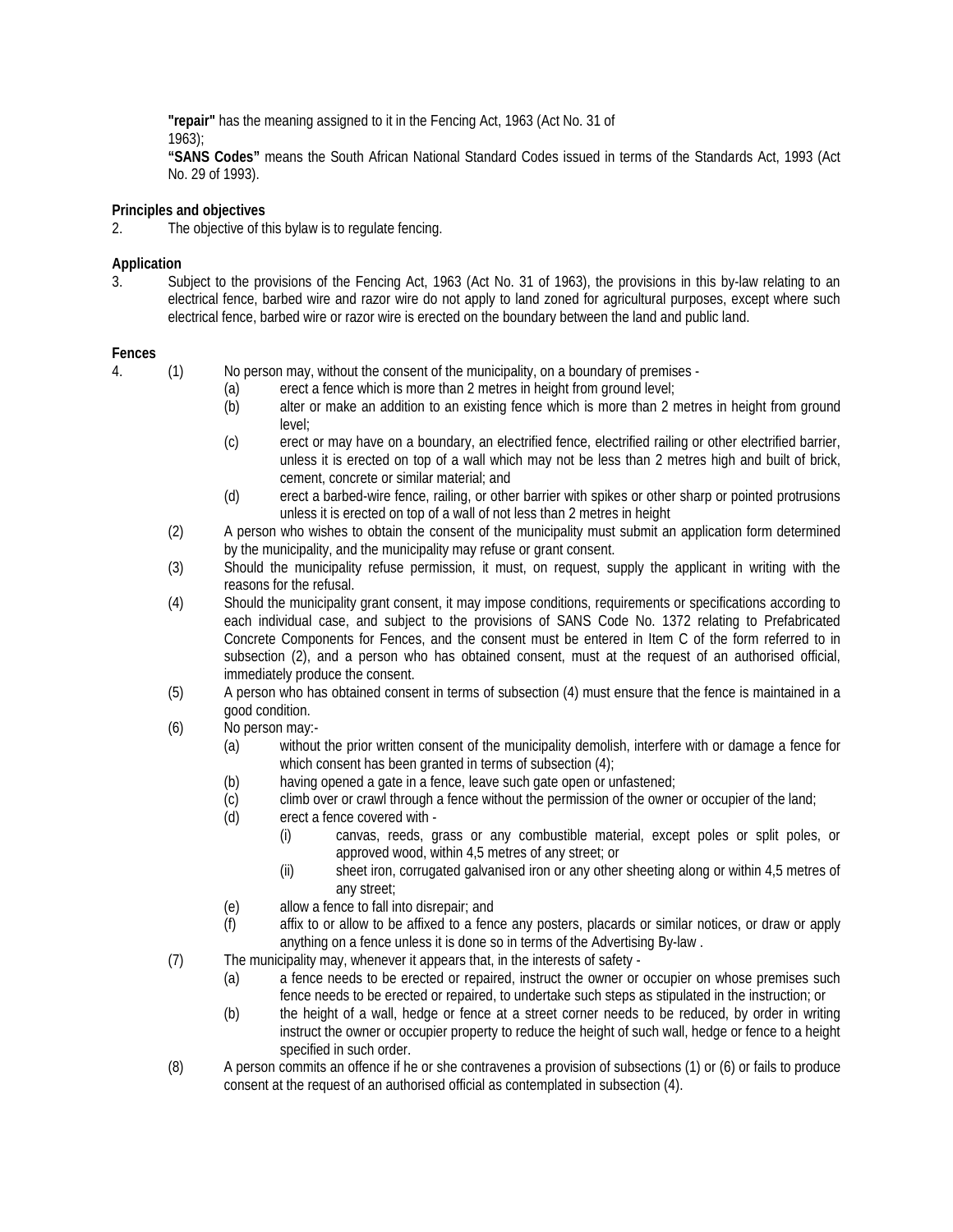(9) Should a person fail to comply with a provision of subsection (1), with a condition, requirement or specification contemplated in subsection (4), or subsection (5) or an instruction issued in terms of subsection (7), the municipality may serve a notice of compliance or a demolition order on the person.

# **Notice of compliance and representations**

- 5. (1) The notice of compliance must state
	- (a) the name and residential or postal address of the affected person;
	- (b) the requirement which has not been complied with;
	- (c) detailed measures required to remedy the situation;<br>(d) that the person must within a specified period take
	- that the person must within a specified period take the measures to comply with the notice and to complete the measures before a specified date; and
	- (e) the right to appeal as contained in section 9.
	- (2) Where a person does appeal and fails to take the measures before the date contemplated in subsection (l)(d), he or she commits an offence, and the municipality may, irrespective of any penalty which may be imposed under section 14, act in terms of subsection (3).
	- (3) The municipality may take such measures as it deems necessary to remedy the situation, including the demolition of the fence, and the cost thereof must be paid to the municipality in accordance with section 7.

### **Costs**

- 6. (1) Should a person fail to take the measures required of him or her by a notice of compliance, the municipality may, subject to subsection (3) recover, as a debt, all costs incurred as a result of it remedying the situation from that person and any or all of the following persons:
	- (a) the owner of the land, building or premises; or<br>(b) the person or occupier in control of the land, b
	- the person or occupier in control of the land, building or premises or any person who has or had a right to use the land at the time when the situation came about.
	- (2) The costs recovered must be reasonable and may include, without being limited to, costs relating to labour, water, equipment, administrative and overhead costs incurred by the municipality under section 5(3).
	- (3) If more than one person is liable for costs incurred, the liability must be apportioned as agreed among the persons concerned according to the degree to which each was responsible for the emergency resulting from their respective failures to take the required measures.

### **Demolition order**

- 7. (1) A person on whom a demolition order has been served must demolish the fence and remove the materials.
	- (2) Should the municipality demolish a fence, it may dispose of the whole or any part of the materials from any fence by public auction or public tender.
	- (3) The municipality may deduct from the proceeds of any materials disposed of the costs of any pulling down, removal or demolition and the costs incurred of disposal and will thereafter pay any balance to the owner of the fence removed or demolished.

### **Authentication and service of notices and other documents**

- 8. (1) A notice issued by the municipality in terms of this by-law is deemed to be duly issued if it is signed by an officer authorised by the municipality.
	- (2) Any notice or other document that is served on a person in terms of this by-law is regarded as having been duly served -
		- (a) when it has been delivered to that person personally;
		- (b) when it has been left at that person's place of residence or business in the Republic with a person apparently over the age of 16 years;
		- (c) when it has been posted by registered or certified mail to that person's last known residential or business address in the Republic, and an acknowledgment of the posting thereof from the postal service is obtained:
		- (d) if that person's address in the Republic is unknown, when it has been served on that person's agent or representative in the Republic in the manner provided by paragraphs (a), (b) or  $(c)$ ;
		- (e) if that person's address and agent or representative in the Republic is unknown, when it has been posted in a conspicuous place on the land or business premises to which it relates;
		- (f) in the event of a body corporate, when it has been delivered at the registered office of the business premises of such body corporate; or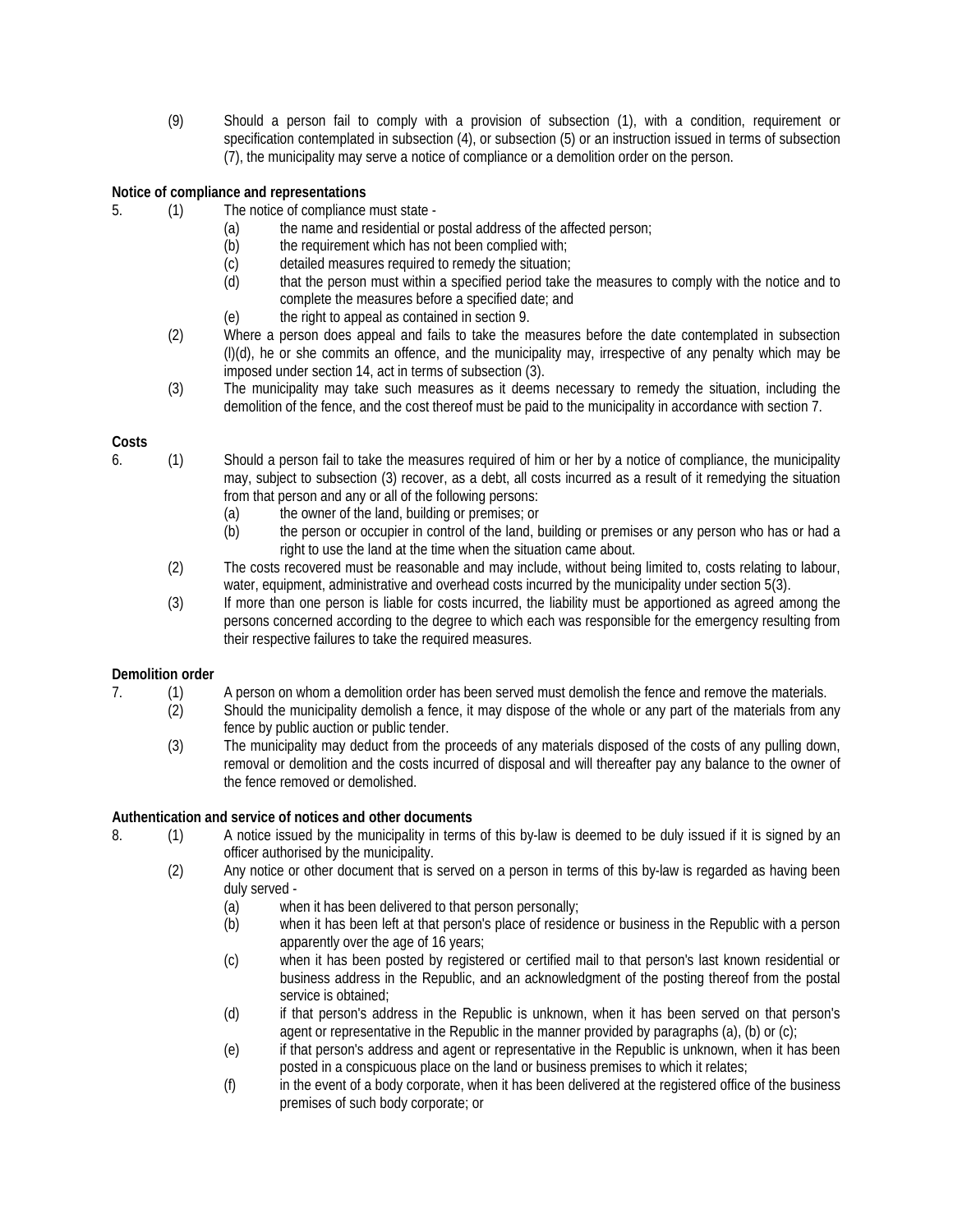- (g) when it has been delivered, at the request of that person, to his or her e-mail address.
- (3) Service of a copy is deemed to be service of the original.
- (4) When any notice or other document is served on the owner, occupier, or holder of any property, or right in any property, it is sufficient if that person is described in the notice or other document as the owner, occupier, or holder of the property or right in question, and it is not necessary to name that person.

# **Appeal**

9. A person whose rights are affected by a decision of the municipality may appeal against that decision by giving written notice of the appeal and the reasons therefore in terms of section 62 of the Local Government: Municipal Systems Act, 2000 (Act No. 32 of 2000), to the municipal manager within 21 days of the date of the notification of the decision.

## **Implementation and enforcement**

- 10. (1) The municipality may appoint an official to administer the implementation and enforcement of this by-law.<br>(2) A person commits an offence if he or she -
	- A person commits an offence if he or she -
		- (a) hinders or interferes with an official in the execution of his or her official duties;
		- (b) falsely professes to be an official;
		- (c) furnishes false or misleading information when complying with a request of an official; or
		- (d) fails to comply with a request of an official.

## **Saving and transitional provision**

11. An owner or occupier whose premises, at the date of commencement of this by-law, do not comply with the provisions of this by-law must, within a period of 6 months, ensure that his or her premises comply with the provisions of this bylaw.

## **Exemptions**

- 12. (1) Any person may in writing apply to the municipality for exemption from any provision of this by-law.
	- (2) The municipality may
		- (a) grant an exemption in writing and set and determine the period for which such exemption is granted;
		- (b) alter or cancel any exemption or condition in an exemption; or
		- (c) refuse to grant an exemption.
	- (3) An exemption does not take effect before the applicant has undertaken in writing to comply with the conditions imposed by the municipality, however, if an activity is commenced before such undertaking has been submitted to the municipality, the exemption lapses.
	- (4) If any condition of an exemption is not complied with, the exemption lapses immediately.

### **Liaison forums in community**

- 13. (1) The municipality may establish one or more liaison forums in a community for the purposes of obtaining community participation with regard to the matters dealt with in this by-law.
	- (2) A liaison forum may consist of
		- (a) a member or members of an interest group, or an affected person;
		- (b) a designated official or officials of the municipality; and
		- (c) a councillor.
	- (3) (a) The municipality may, when considering an application for consent, permit or exemption in terms of this By-law, request the input of a liaison forum.
		- (b) A liaison forum or any person contemplated in sub section (2) may on own initiative submit an input to the municipality for consideration.

### **Penalties**

14. A person who has committed an offence in terms of this by-law is on conviction liable to a fine or in default of payment, to imprisonment, or to such imprisonment without the option of a fine, or to both such fine and such imprisonment, and in the case of a successive or continuing offence, to a fine for every day such offence continues, or in default of payment thereof, to imprisonment.

### **Repeal of by-laws**